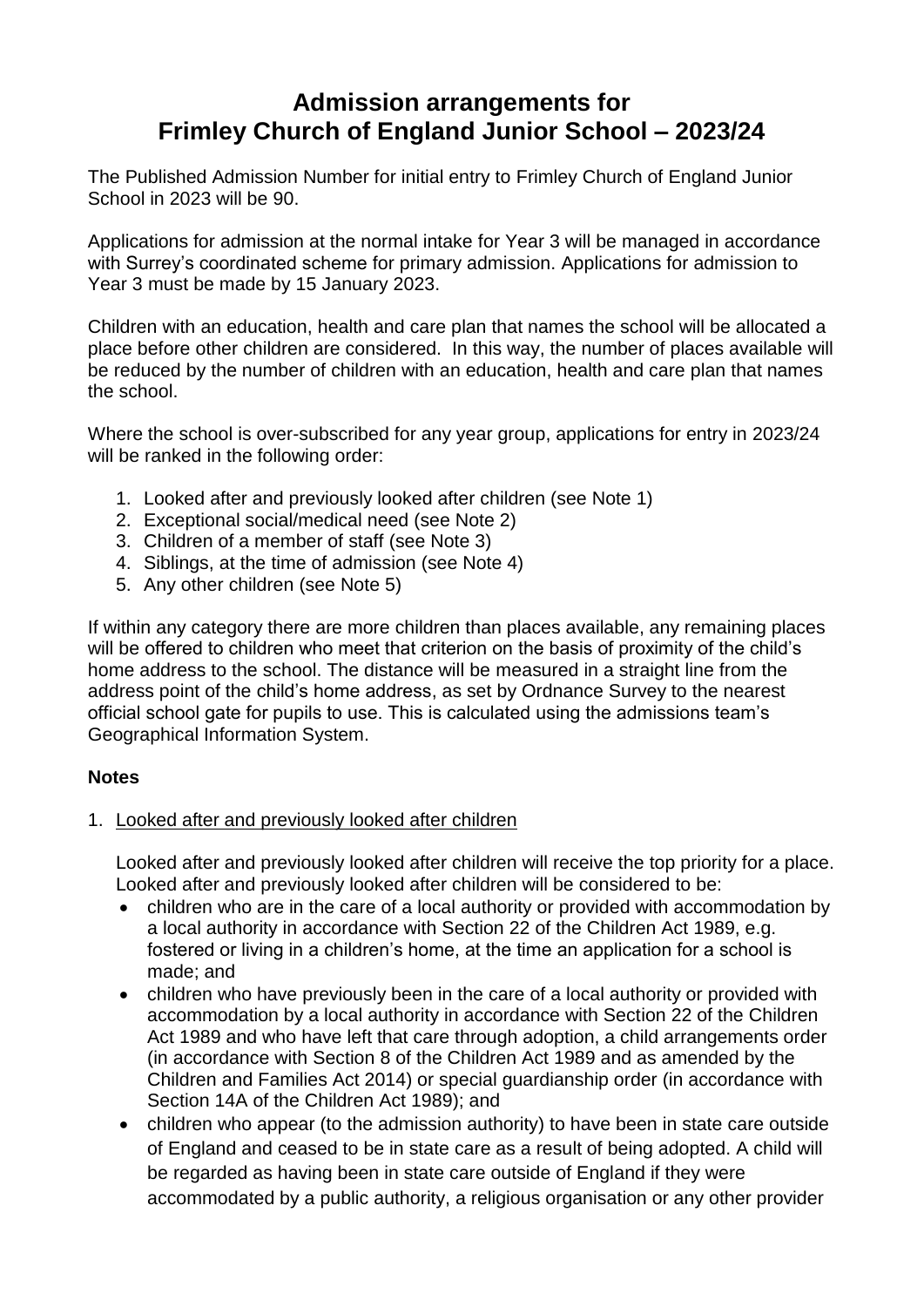of care whose sole purpose is to benefit society. The parent/carer will need to provide evidence to demonstrate that the child was in state care outside of England and left that care as a result of being adopted

Places will be allocated under this criterion when places are first offered at a school and the local authority may also ask schools to admit over their published admission number at other times under this criterion.

## 2. Exceptional social/medical need

Occasionally there will be a very small number of children for whom exceptional social or medical circumstances apply which will warrant a placement at this school. The exceptional social or medical circumstances might relate to either the child or the parent/carer. Supporting evidence from a professional is required such as a doctor and/or consultant for medical cases or a social worker, health visitor, housing officer, the police or probation officer for other social circumstances. This evidence must confirm the circumstances of the case and must set out why the child should attend this school and why no other school could meet the child's needs.

In addition, children who were previously in state care outside of England, and have ceased to be in state care as a result of being adopted, will be considered under this criterion. A child will be regarded as having been in state care outside of England if they were accommodated by a public authority, a religious organisation or any other provider of care whose sole purpose is to benefit society. The parent/carer will need to provide evidence to demonstrate that the child was in state care outside of England and left that care as a result of being adopted.

Providing evidence does not guarantee that a child will be given priority at this school and in each case a decision will be made based on the merits of the case and whether the evidence demonstrates that a placement should be made at this school above any other.

Common medical conditions and allergies can usually be supported in all mainstream schools, therefore priority under the school's exceptional medical criterion would not normally be given for these. In addition, routine child minding arrangements would not normally be considered to be an exceptional social reason for placement at this school.

Places may be allocated under this criterion when places are first offered at the school and the local authority may also ask the school to admit over its published admission number at other times under this criterion.

## 3. Children of a member of staff

Priority will be given to a child if their parent is a permanent member of staff at the school and meets either or both of the following circumstances:

- a) the member of staff has been employed at the school for two or more years at the time at which the application for admission to the school is made; and/or
- b) the member of staff is recruited to fill a vacant post for which there is a demonstrable skill shortage.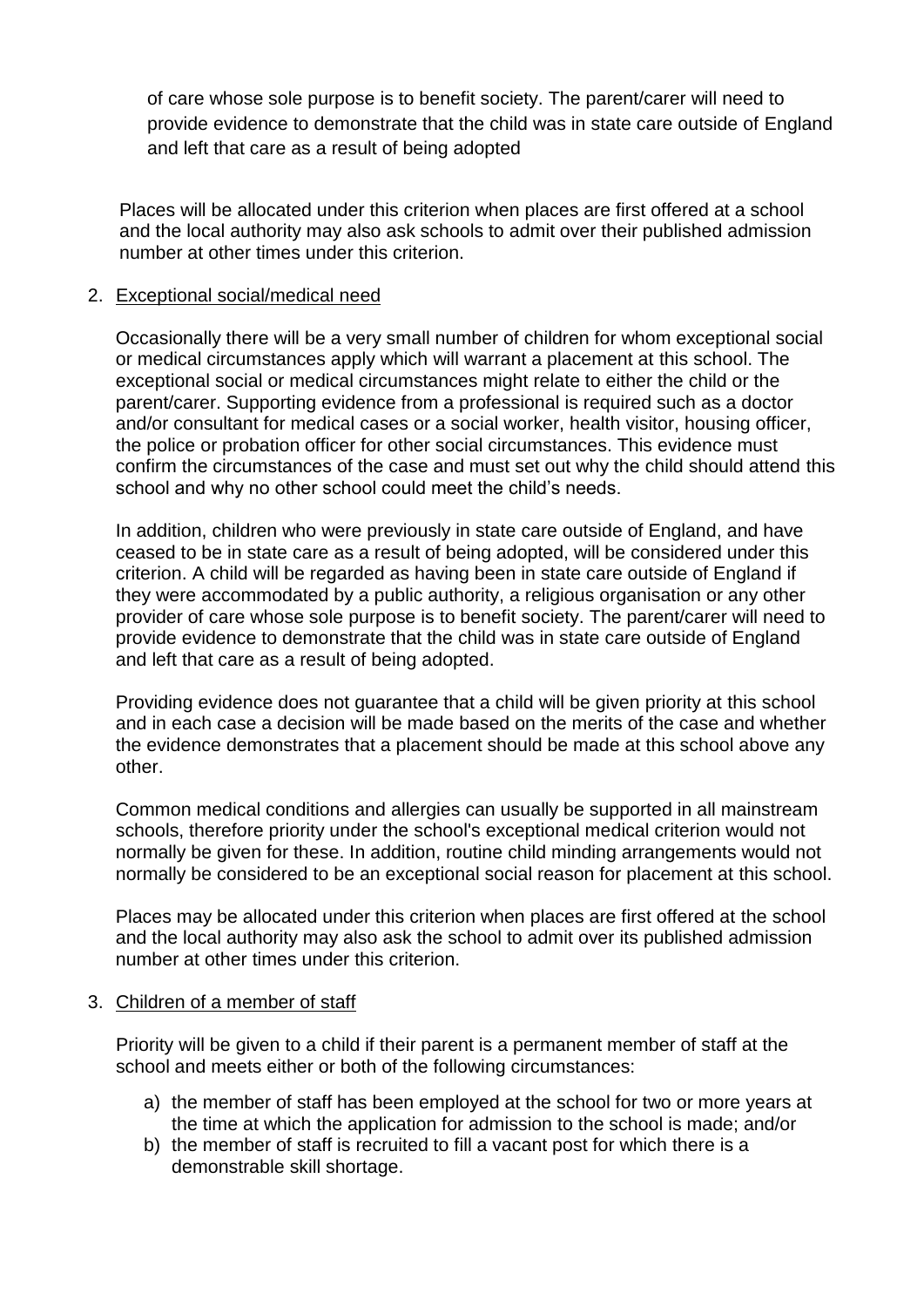For applications made as part of a normal intake, the length of employment will be considered as of the closing date for applications. For in year applications and for the purpose of maintaining a waiting list, the length of employment will be considered as of the date the application is received or the date a place becomes available, if a place is considered from the waiting list.

A supplementary information form (Appendix 1) must be completed and returned by the application closing date for all applicants wishing to apply under this criterion.

#### 4. Siblings

A sibling will be considered to be a brother or sister (that is, another child of the same parents, whether living at the same address or not), a half-brother or half-sister or a step-brother or step-sister or an adoptive or foster sibling, living as part of the same family unit at the same address.

A child will be given sibling priority if they have a sibling on roll at Frimley Church of England Junior school and that sibling is still expected to be on roll at the school at the time of the child's admission. This will apply both at the initial allocation of places and also when prioritising the waiting list. Giving sibling priority has the effect of maximising the opportunity for children in the same family to be educated at the same school.

#### 5. Home address

The child's home address excludes any business or childminder's address and must be the child's normal place of residence. It also excludes any relative's address unless the child lives at that address as their normal place of residence. Where the child is subject to a child arrangements order and that order stipulates that the child will live with one parent/carer more than the other, the address to be used will be the one where the child is expected to live for the majority of the time. For other children, the address to be used will be the address where the child lives the majority of the time. In other cases, where the child spends an equal time between their parents/carers, it will be up to the parent/carers to agree which address to use. Where a child spends their time equally between their parents/carers and they cannot agree on who should make the application, we will accept an application from the parent/carer who is registered for child benefit. If neither parent is registered for child benefit we will accept the application from the parent/carer whose address is registered with the child's current school or nursery.

We will not generally accept a temporary address if the main carer of the child still possesses a property that has previously been used as a home address, nor will we accept a temporary address if we believe it has been used solely or mainly to obtain a school place when an alternative address is still available to that child. All distances will be measured by the computerised Geographical Information System maintained by Surrey's admissions team.

The address to be used for the initial allocation of places to Year 3 will be the child's address at the closing date for application. Changes of address may be considered in accordance with Surrey's coordinated scheme if there are exceptional reasons behind the change, such as if a family has just moved to the area. The address to be used for waiting lists, after the initial allocation, will be the child's current address. Any offer of a place on the basis of address is conditional upon the child living at the appropriate address on the relevant date. Applicants have a responsibility to notify the school and Surrey County Council of any change of address.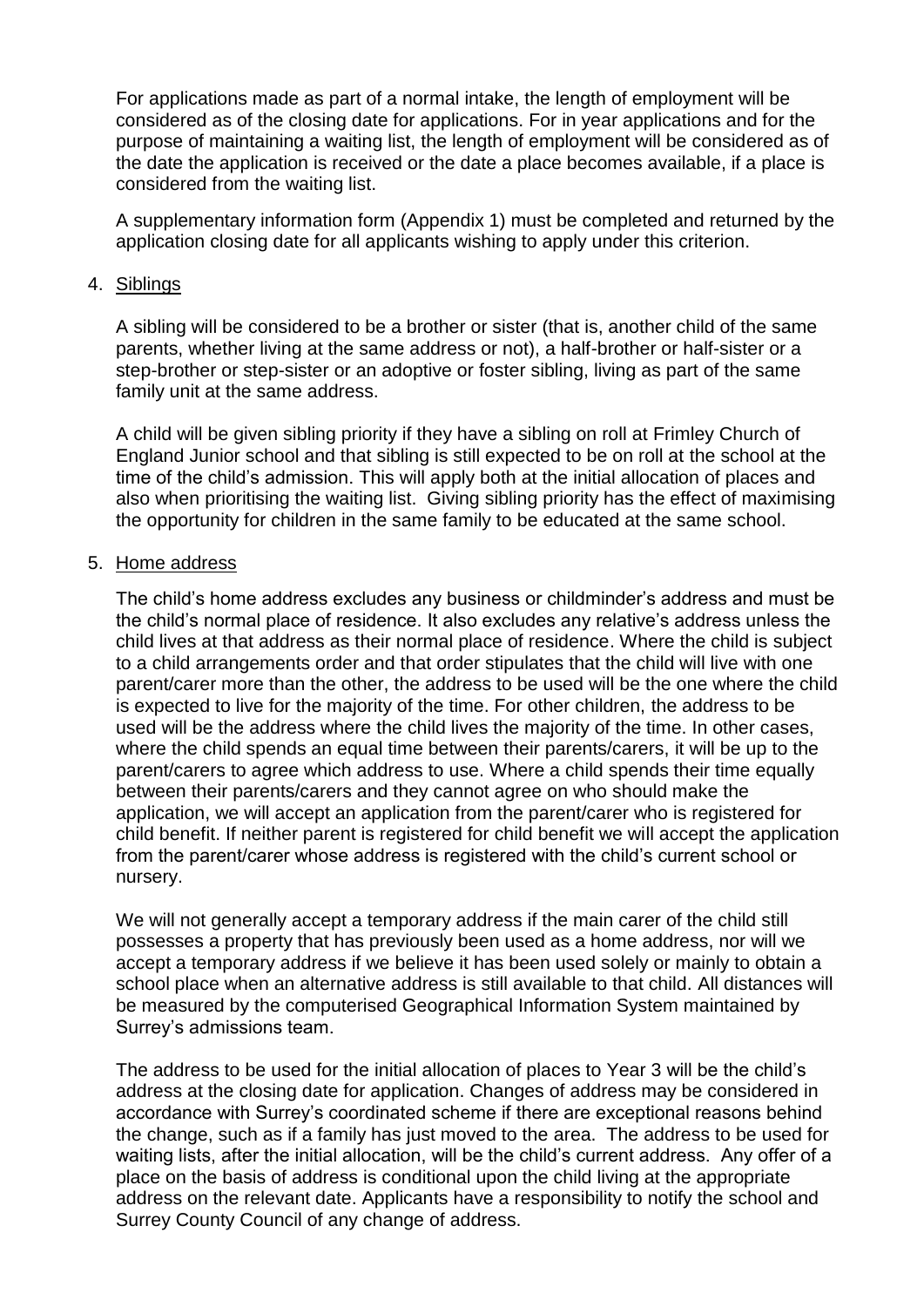### 6. Tie breaker and the admission of twins, triplets, other multiple births or siblings born in the same academic year

Where two or more children share priority for a place, e.g. where two children live equidistant from a school, random allocation will be used to determine which child should be given priority.

In the case of multiple births, any child from a multiple birth will be offered a place if one child has already been offered a place and the subsequent child(ren) are ranked consecutively.

## 7. Waiting lists

Where there are more children than places available, waiting lists will operate for each year group according to the oversubscription criteria for the school without regard to the date the application was received or when a child's name was added to the waiting list.

Waiting lists for all year groups will be maintained until the last day of the summer term 2024 when they will be cancelled. Applicants who wish a child to remain on the waiting list after this date must reapply for in-year admission.

#### 8. In-year admissions

The following applications will be treated as in-year admissions during 2023/24:

- applications for admission to Year 3 which are received after 1 September 2023;
- all other applications for admission to Years 4 to 6.

Where there are more applications than places available, each application will be ranked in accordance with the published oversubscription criteria for the school.

## 9. The admission of children outside of their chronological year group

Applicants may choose to seek a place outside their child's chronological (correct) year group. Decisions will be made on the basis of the circumstances of each case and what is in the best interests of the child concerned.

- Applicants who are applying for their child to have a decelerated entry to school, i.e. to start later than other children in their chronological age group, should initially apply for a school place in accordance with the deadlines that apply for their child's chronological age. If, in liaison with the headteacher, governors agree for the child to have a decelerated entry the place cannot be deferred and instead the applicant will be invited to apply again in the following year for the decelerated cohort
- Applicants who are applying for their child to have an accelerated entry to school, i.e. to start earlier than other children in their chronological age group, must initially apply for a school place at the same time that other families are applying for that cohort. If, in liaison with the headteacher, governors agree for the child to have an accelerated entry, the application will be processed. If it is not agreed for the child to have an accelerated entry, the applicant will be invited to apply again in the following year for the correct cohort